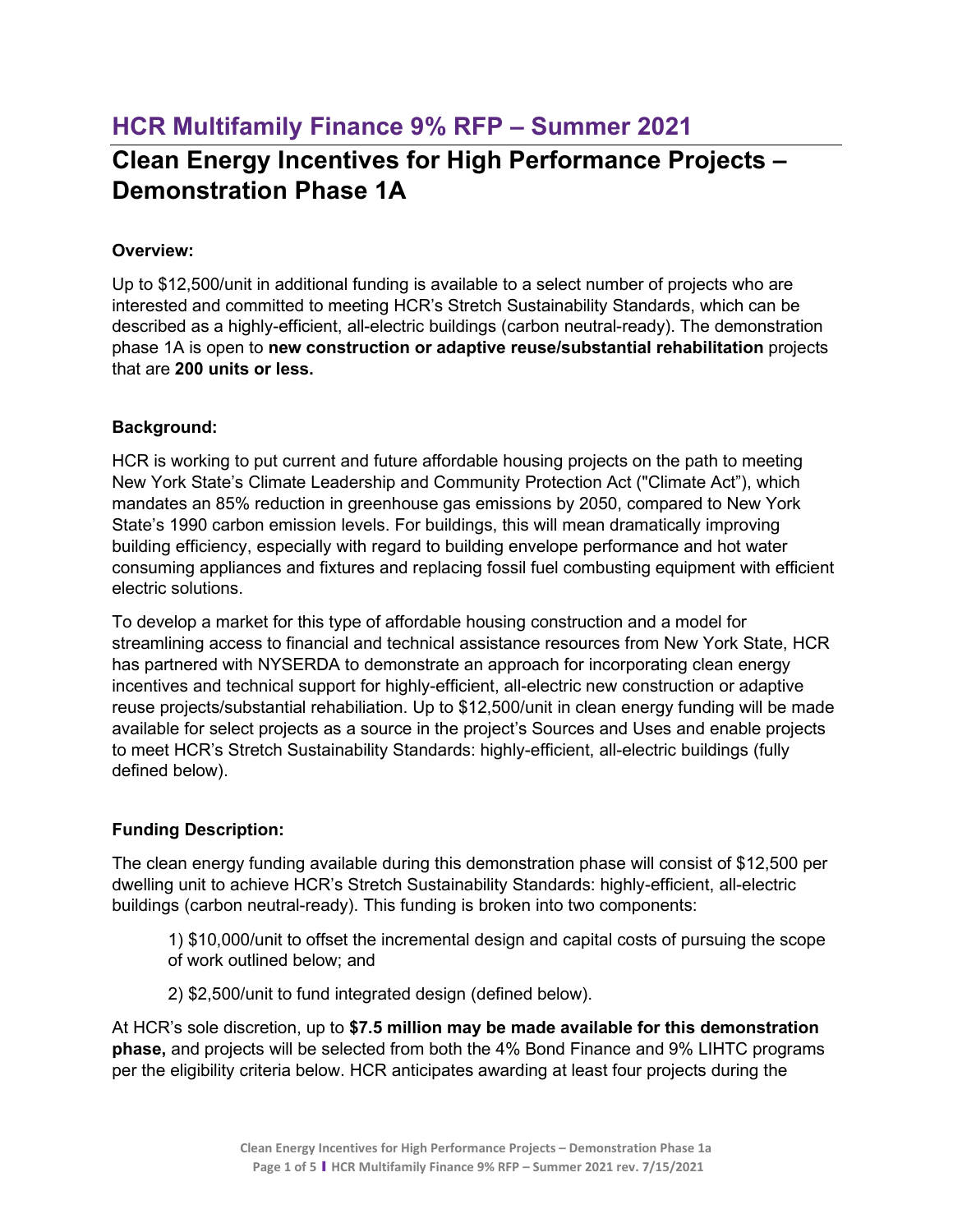demonstration phase. Awards will be announced as part of the HCR 9% RFP awards announcements.

In addition to receiving clean energy funding to offset incremental costs associated with achieving the designed building performance, selected projects will receive support from a designated Technical Assistance Provider and HCR to assist with the enhanced design efforts, where necessary. After the award is made, the Technical Assistance Provider will guide the project's development team and energy efficiency consultant through an integrated design process to achieve the highly efficient, all-electric (carbon neutral-ready) building standards defined below.

# **Project Eligibility Criteria:**

Projects will be selected based on the following criteria. If multiple projects qualify for clean energy funding, projects will be chosen based on HCR's 9% RFP award selection process.

- 1. Projects are **new construction or adaptive reuse/substantial rehabilitation with 200 units or less**.
- 2. The current design must at least either 1) utilize fossil fuels 2) have partial electrification, or 3) demonstrate a gap in financing to reach HCR's Stretch Sustainability Standards.
- 3. The applicant has demonstrated success incorporating energy efficiency and/or electrification into past projects. Projects will in part be evaluated to demonstrate that this funding is being used to appreciably improve the applicant's standard design processes and achieve cost reductions to deliver carbon neutral performance on future projects.
- 4. To be eligible for participation, a project must be, or be capable of and intend to be, a **New York State electricity distribution customer of a participating utility company that pays into the System Benefits Charge (SBC)**.
- 5. The development team is able to **commit to the enhanced design** to achieve highly efficient, all-electric building (carbon neutral-ready) performance as defined in this solicitation.
- **6. The development team will commit to partner with a designated Technical Assistance Provider**, who will assist in:
	- a. Enhanced design development and construction documentation with the current project design team.
	- b. Construction oversight.
	- c. Measurement and Verification for two years post lease up.
	- d. Benchmarking outlined in the regulatory agreement.
- **7. The development team will commit to working closely with HCR's Office of Finance and Development, Design Unit and Sustainability Team** through design, construction, measurement and verification.

## **HCR's Stretch Sustainability Standards:**

*Highly-Efficient, All-Electric Buildings (Carbon Neutral-Ready):*

The goal of the clean energy funding program is to build carbon neutral-ready affordable housing. This means that projects exclude fossil fuels from the building systems and equipment,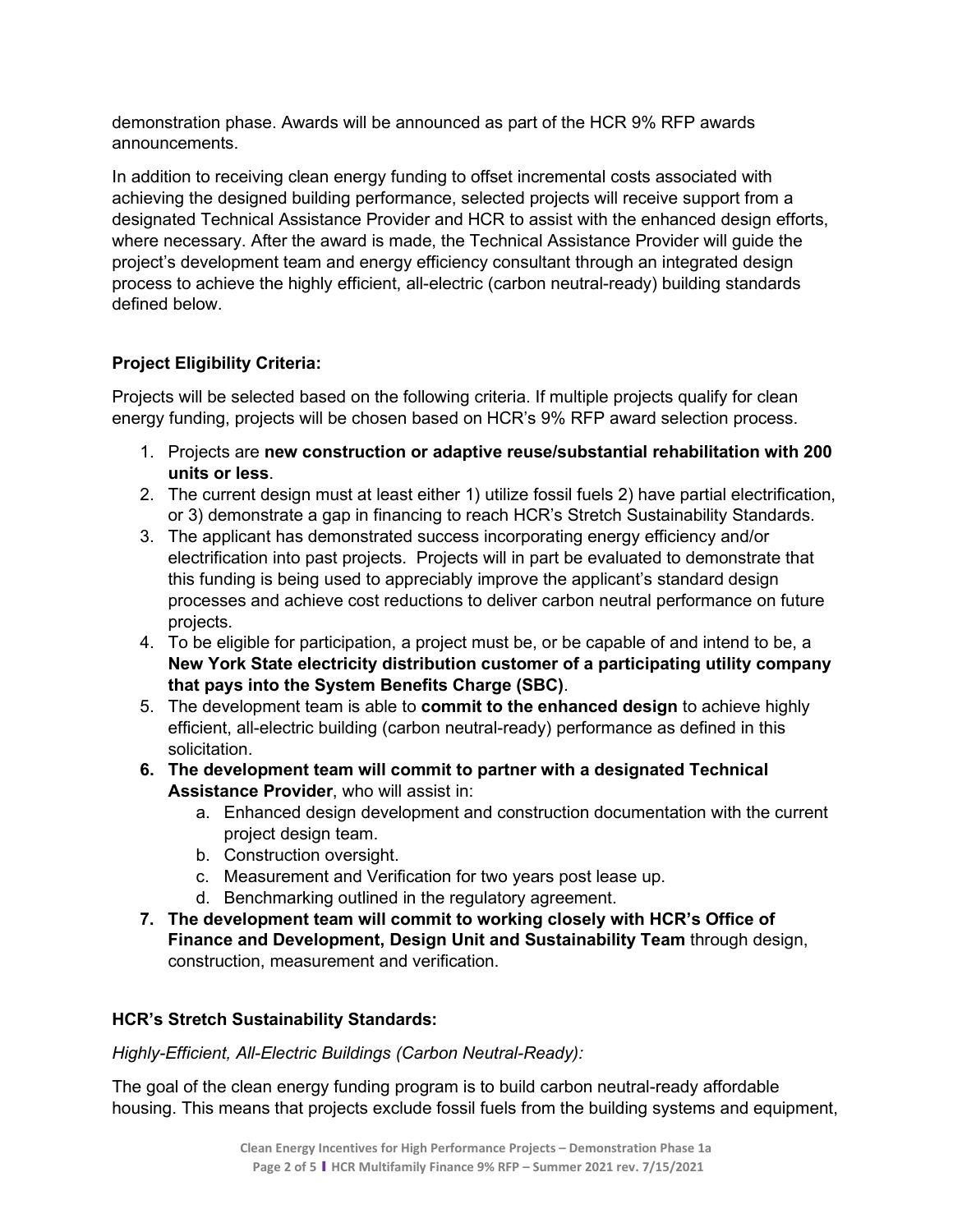are designed and constructed with highly energy efficient building shell, and utilize highly efficient appliances and fixtures that use hot water. Building systems and equipment includes building heating, ventilation, and air conditioning (HVAC), domestic hot water (DHW) *(where technically feasible based on today's technology),* and appliances. Projects that rely on a fossil fuel-fired generator for emergency use only, or projects which are served by an off-site fossil fuel fired central heating plant may qualify as carbon neutral-ready if fossil fuel use is excluded from all other building systems and equipment. HCR, as its sole direction, will consider exceptions to the carbon neutral-ready rule for process loads occurring in mixed-use spaces on a case-by-case basis.

#### *Compliance:*

To demonstrate compliance as a highly-efficient, all-electric buildings (carbon neutral-ready), participating projects will be required to submit a signed contract with a licensed or certified professional able to *certify or confirm compliance and verify* to one of the following standards listed below:

- **All space heating, cooling and domestic hot water appliances and equipment will be high performance electric** (such as, but not limited to: Air-Source or Water-Source Heat Pumps or Variable Refrigerant Flow (VRF) units) **AND one of the following project certification programs must be achieved:**
	- **Passive House:** 
		- PHI Classic
		- PHIUS+ 2018 Core or PHIUS+ 2021
		- PHIUS Prescriptive
		- **Enterprise Green Communities 2020 Plus**
	- **Advanced Levels of Energy Star Certification:** 
		- ASHRAE pathway: Certified PLUS 30% additional source energy savings (before solar)
		- ERI pathway: Certified PLUS and ERI ≤ (0.75 x MFNC v1.1 ERI Target) (before solar).
			- For townhomes: Certified PLUS ERI of 45 (before solar).

# *Integrated Design:*

Projects must also utilize an integrated design process to achieve HCR's Stretch Sustainability Standards and minimize costs. Proposals must include a detailed description of how they will use a collaborative process throughout the design, construction and start-up operations of the facility to achieve project outcomes at high quality and cost effectively. The proposal must include a description of how this multi-disciplinary team approach will be followed. A detailed scope of work, identifying team members, process, tasks schedule and budget must be included in the proposal. At least one team member responsible for overseeing this work must have demonstrated prior success leading a project that utilized an integrated design process.

## **Exceptions and Exemptions of the Use of Funds:**

The funds are designed to cover the cost difference between a property that complies with HCR Design Guidelines, including Appendix F requirements, and HCR's Stretch Sustainability Goals: highly-efficient, all-electric (carbon neutral-ready) buildings. The scope does not require the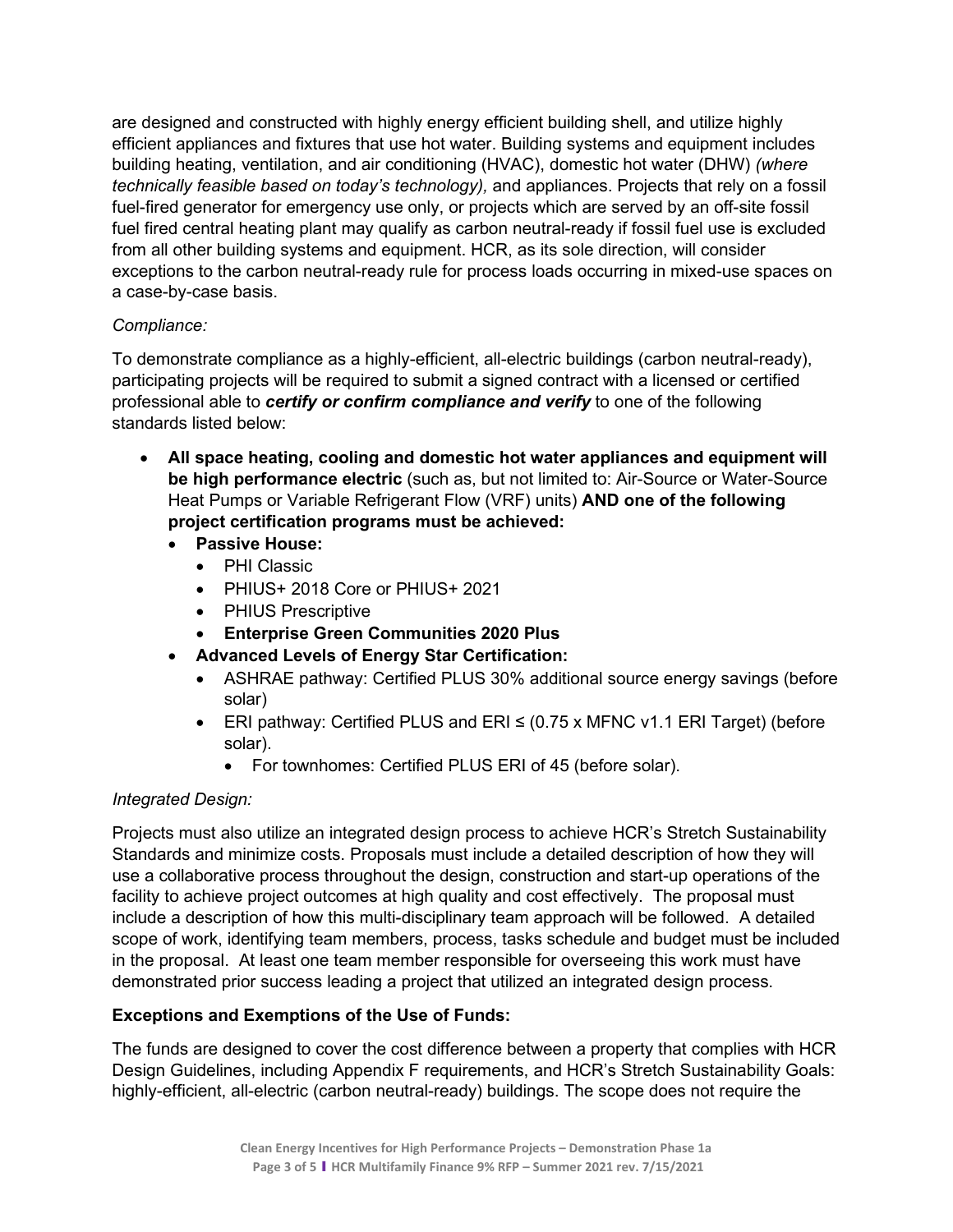applicant to include ground source heat pumps, solar photovoltaics, embodied carbon reductions (from material selection or design improvements to reduce quantity of material), or other innovative technologies not specifically mentioned below. While those additional items are not required within in this scope, development teams are strongly to encouraged to include those considerations where they can be included in the project scope cost effectively.

Project selection to receive clean energy funds and/or technical support through this demonstration will satisfy the HCR Mandatory Energy Efficiency Strategy required as part of the 9% RFP and outlined in Appendix F of the HCR Design Guidelines. Applications should not change their original path for compliance with the HCR Mandatory Energy Efficiency Strategy until clean energy funds are awarded.

Projects selected for clean energy funding and technical support through this demonstration will be prohibited from receiving financial support from some other clean energy programs that support highly-efficient, all-electric (carbon neutral-ready) housing. If projects have already applied to a NYSERDA program, such as the New Construction – Housing Program or the Buildings of Excellence, acceptance of the demonstration funding shall be considered to supersede that previous funding allocation, and HCR, NYSERDA and the awardee shall work together to cancel the New Construction – Housing Award and/or Buildings of Excellence awards and remove its funds from the capital stack post award notification.

Other programs, such as but potentially not limited to the following programs, shall be considered to be acceptable to use in conjunction with this award: [Real Time Energy](https://www.nyserda.ny.gov/all-programs/programs/real-time-energy-management)  [Management Program \(RTEM\),](https://www.nyserda.ny.gov/all-programs/programs/real-time-energy-management) Charge Ready NY, and [NY Sun.](https://www.nyserda.ny.gov/all-programs/programs/ny-sun) Projects may also be eligible for [NYS Clean Heat,](https://www.nyserda.ny.gov/All-Programs/Programs/Heat-Pump-Program) a utility run program. Projects may also be eligible to receive federal or state tax credits for some aspects of their project. HCR encourages project teams to research and apply for these supplemental funding programs.

#### **How to Apply:**

To be considered for funding:

- 1. Submit the 9% RFP application for the "base" project that meets the eligibility criteria. Original "base" project proposals should not be amended to address clean energy funding program goals or costs.
- 2. Indicate commitment to the HCR Clean Energy Incentives for Higher Performance Projects in Attachment D-6
- 3. Complete Exhibit D-6a in the HCR Multifamily Finance 9% Application.
- 4. Submit a memo not to exceed 5 pages as a pdf upload per the Application Instructions:
	- a. Outlining anticipated revisions and/or enhancements to the project's scope of work to achieve clean energy funding program compliance.
	- b. Including anticipated incremental cost for these enhancements per unit,
	- c. Providing any assumptions for adjustments to the operating budget as needed.
	- d. Describing how the project will achieve integrated design (described above).
	- e. Acknowledgement the project will undergo adjustments to the development budget based on the potential for additional grant funding and to the operating budget based on an all-electric building should the project be selected for funding through Demonstration Phase 1A.